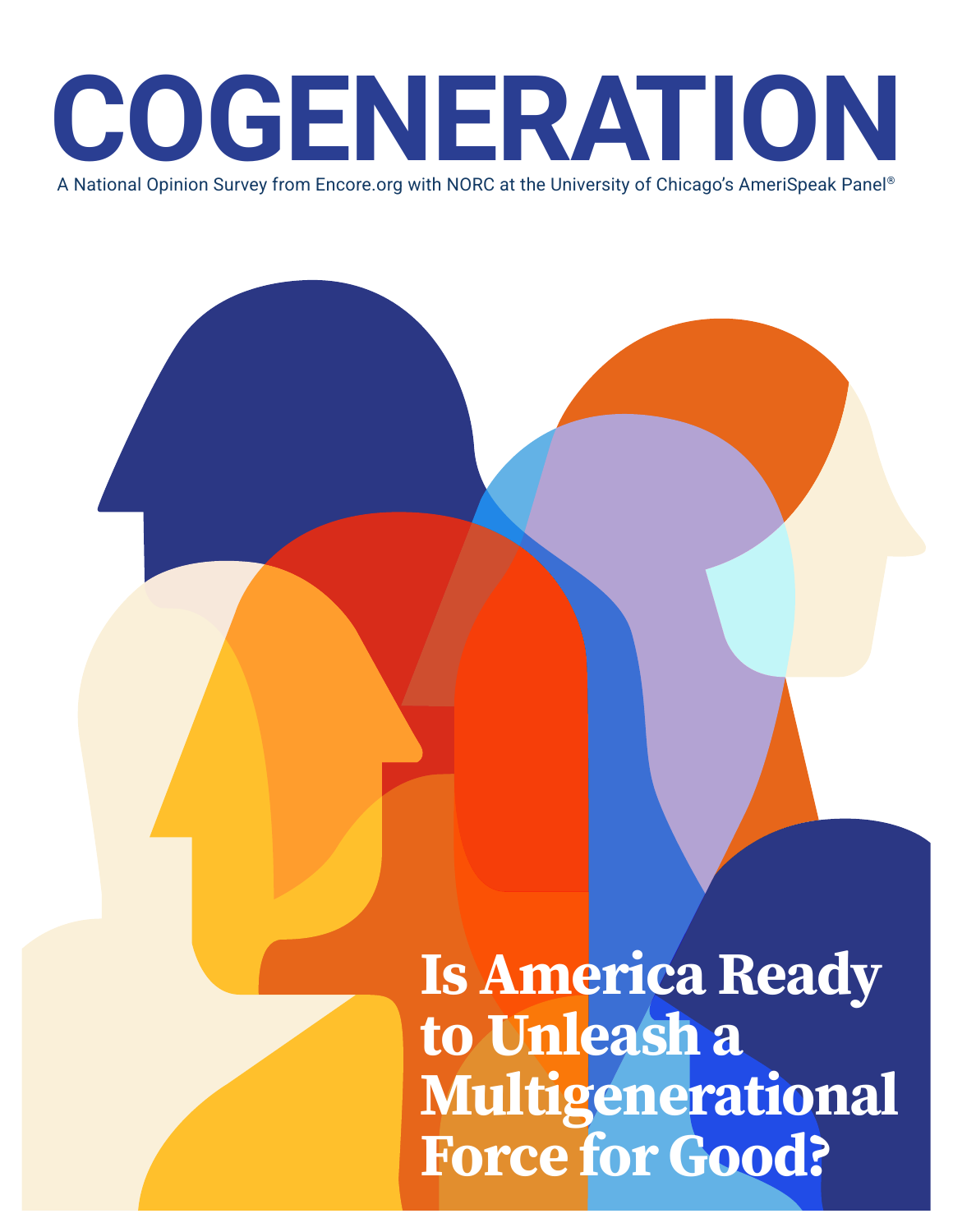#### **Methodology**

**NORC at the University of Chicago used its AmeriSpeak® panel to survey 1,549 respondents aged 18 to 94, online and by phone, in March 2022.**

**Funded and operated by NORC at the University of Chicago, AmeriSpeak is a probability-based panel designed to be representative of the US household population. Randomly selected US households are sampled using area probability and address-based sampling, with a known, non-zero probability of selection from the NORC National Sample Frame.** 

**These sampled households are then contacted by**  US mail, telephone and feld interviewers (face **to face). The panel provides sample coverage of approximately 97% of the US household population. Those excluded from the sample include people with P.O. Box-only addresses, some addresses not listed in the USPS Delivery Sequence File, and some newly constructed dwellings.** 

**While most AmeriSpeak households participate in surveys by web, non-internet households can participate in AmeriSpeak surveys by telephone. Households without conventional internet access but having web access via smartphones are allowed to participate in AmeriSpeak surveys by web. AmeriSpeak panelists participate in NORC studies or studies conducted by NORC on behalf of governmental agencies, academic researchers, and media and commercial organizations.**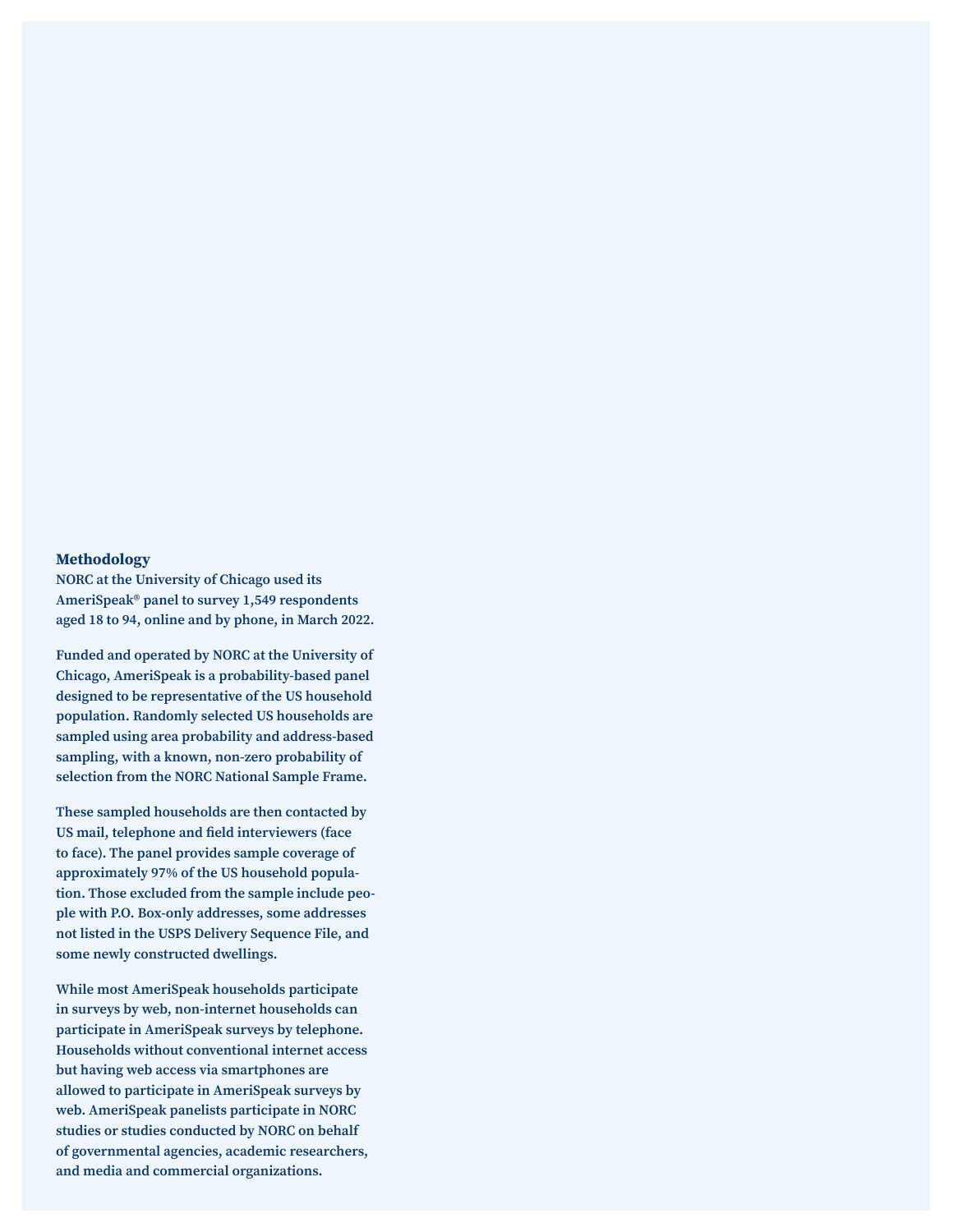# We're living in the most age-diverse **society in human history. Will we make the most of it?**

There are almost equal numbers of people alive today at every age, from birth to age 70 and beyond. With more people living longer, fve-generation workplaces and three-generation households are surging. The opportunity to tap the unique and complementary talents of people of all ages and build a multigenerational force for good is here.

But are we ready? Will we squander the moment — even worse, allow it to sow more societal divisions? Or will we make the most of it?

Encore.org commissioned this study to fnd out what Americans think about cogeneration — a strategy to bring older and younger people together to solve problems and bridge divides. We got a dose of optimism and clarity in return.

To start, the fndings paint a picture of pent-up demand. This is a solution wanting to happen. A sizable segment of the younger and older populations is hungry for opportunities not only for intergenerational connection, but cogenerational action — the chance to join forces in co-creating a better future.

Just as striking is where the strongest of that strong interest resides: in young people and people of color across the age spectrum. It's no wonder that so many young people, growing up in diverse and multigenerational environments, would come so naturally to this direction.

You can almost hear the next generation calling their elders to action, delivering the message that we can't do this without you.

The survey reveals a common-sensical ft in the motivations behind this interest. Older people want to share what they've learned from life, and younger people are eager to incorporate their insights. There's a fundamental humility to these impulses, the recognition that bringing about significant change often takes years, even generations, and that no one group can accomplish this work alone.

That said, diferent generations articulate diferent priorities. Older people's top priority for cogenerational work? The environment, a fnding that underscores the deep interest older generations have in the world they will leave behind. For young people, mental health tops the list. Given the pandemic's toll of loneliness and purposelessness on elders, it's not hard to imagine a coalition of olders and youngers on mental health. A cross-generational alliance on the environment holds great promise, as well.

Younger and older people make plain the challenges of these prospects. It's hard for many people to know how to get started working across generational lines when daily life is so segregated by age. We need more formal opportunities to make coming together in common purpose easier.

For all these cautions, the overarching message from this study is clear: America's growing age diversity represents an extraordinary opportunity to come together in joy, understanding and action. Let's seize it.



**Marc Freedman**



**Eunice Lin Nichols**

**Marc Freedman and Eunice Lin Nichols are co-CEOs of Encore.org.**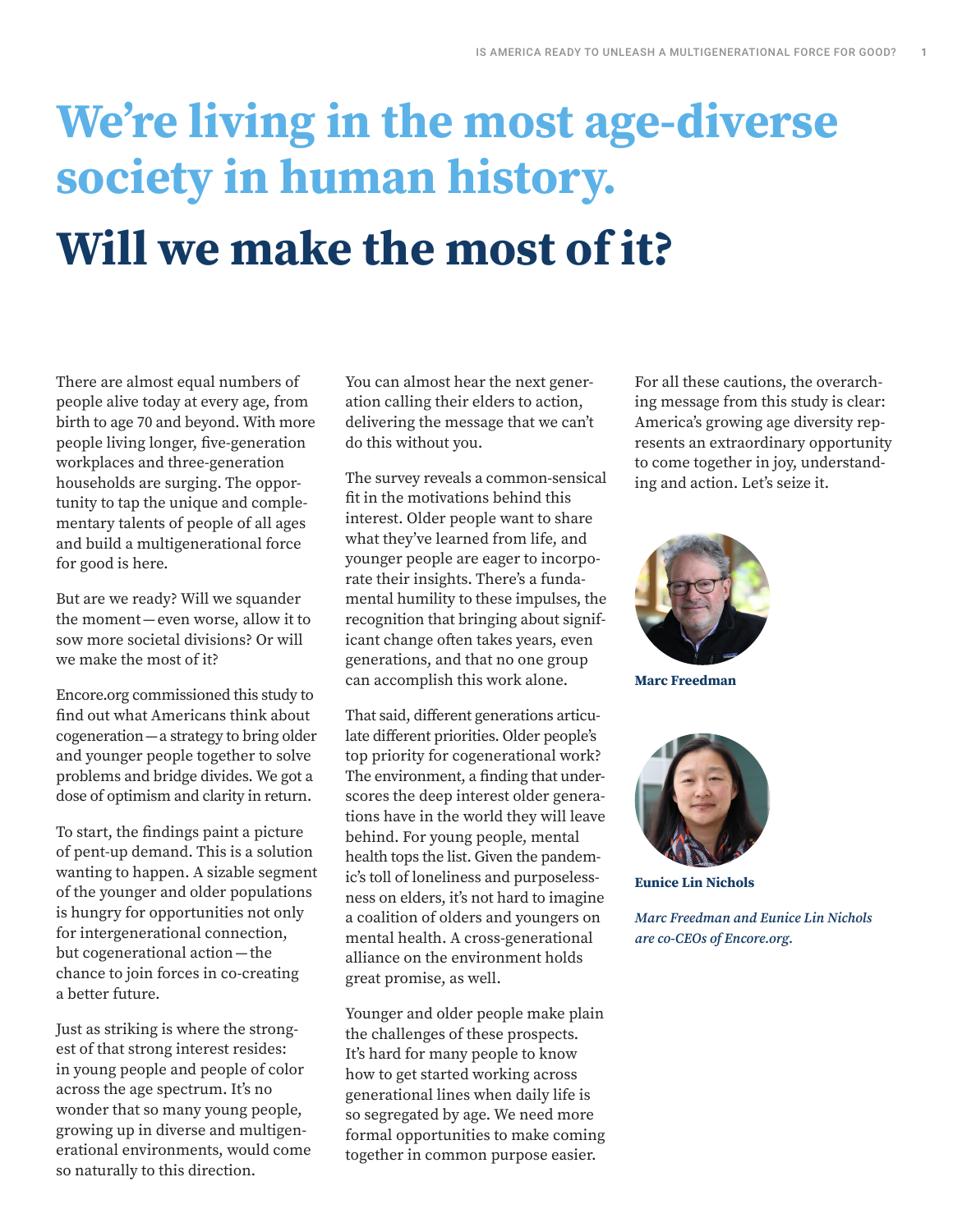# **Key Findings**

Encore.org commissioned this nationally representative survey of 1,549 Americans aged 18 to 94 to gauge how American adults think about cogeneration, a strategy to bring older and younger people together to solve problems and bridge divides.

Generations cited include these ages: Gen Z 18 to 25, Millennial 26 to 41, Gen X 42 to 57, Boomer 58 to 76, and Silent Generation 77 and older.

## FINDING 1

## **People of all ages want to work across generations to help others and improve the world around them.**

**Working across generations can help America better**  solve its problems.

| 60.0%                 | 36.4%                 |
|-----------------------|-----------------------|
| <b>STRONGLY AGREE</b> | <b>SOMEWHAT AGREE</b> |

## Working across generations can reduce divisions in **our society.**

| 52.4%                 | 41.3%                 |
|-----------------------|-----------------------|
|                       |                       |
| <b>STRONGLY AGREE</b> | <b>SOMEWHAT AGREE</b> |
|                       |                       |

→ SEE MORE ON PAGE 4

## FINDING 2

**While interest is widespread, young people, and Black and Hispanic people of all ages, are especially keen to work across generations.** 



 $\rightarrow$  SEE MORE ON PAGE 5

Percentages "much more likely" to step up if opportunities are cogenerational, by race and by age

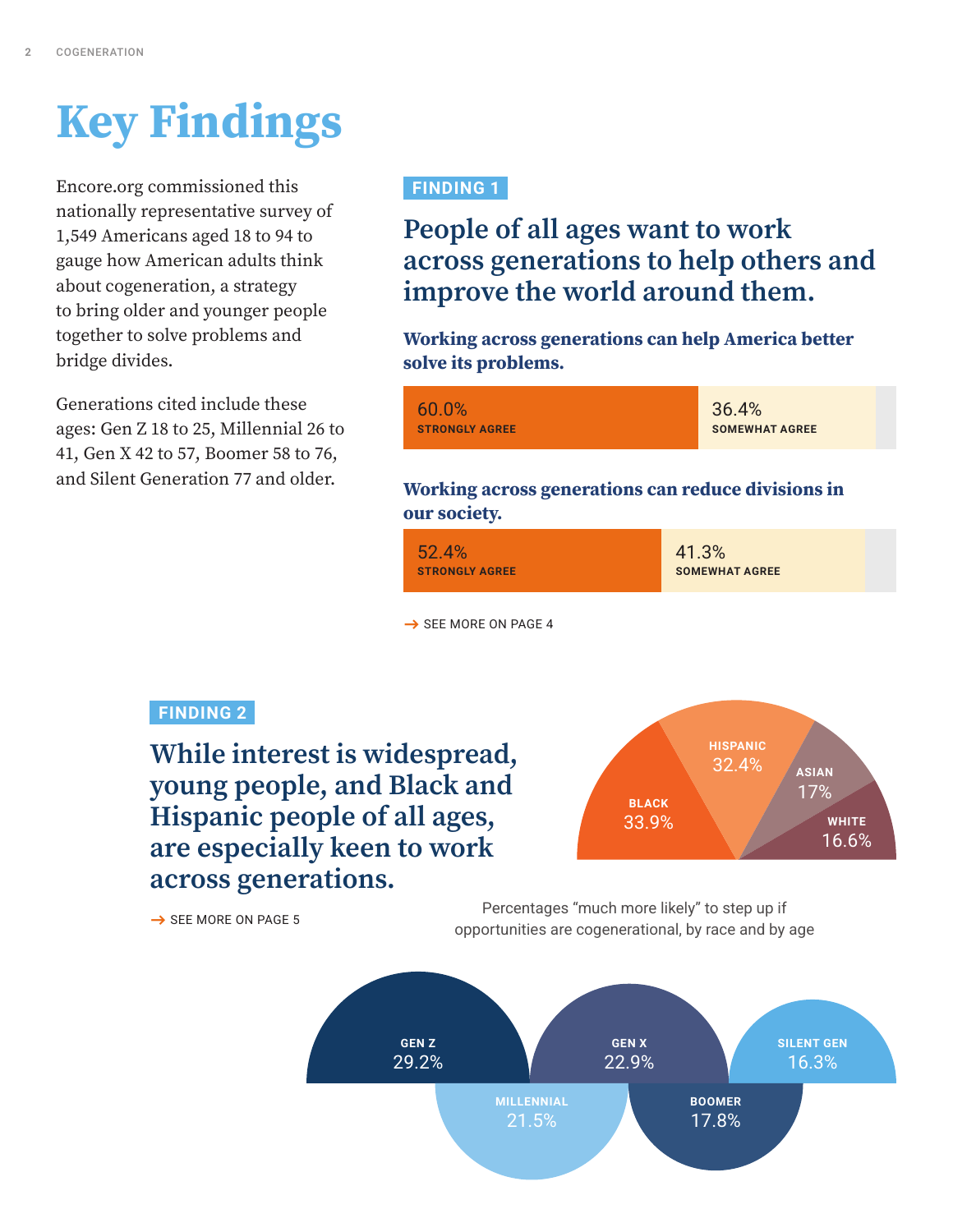## Top reasons respondents found cogeneration positive

## FINDING 3

The fit is a powerful one: **Young people want to learn from older ones; older people want to share what they know. And vice versa.**

**BOOMER**  Allowed me to share what I know with someone younger 74.2% **GEN Z**  Taught me something I wouldn't have learned had I not worked with someone older 64.7%

SEE MORE ON PAGE 6

### FINDING 4

**Older and younger people want to work together on some of the same issues but there are striking**  diferences by age **and race.** 

## **MENTAL HEALTH ENVIRONMENT Top issues to work on together**

54.4% 50.8% 38.5% 29.6% 30.4% 40.8% 41.9% 28.5% 41.3% 51.3% **GEN Z MILLENNIAL GEN X BOOMER SILENT GENERATION**

→ SEE MORE ON PAGE 8

Every generation cited "I can't fnd opportunities to work with people of other generations"

as a top obstacle.

## FINDING 5

**Despite strong interest in working across generations, fully half of respondents cited a range of obstacles preventing them from acting on it.**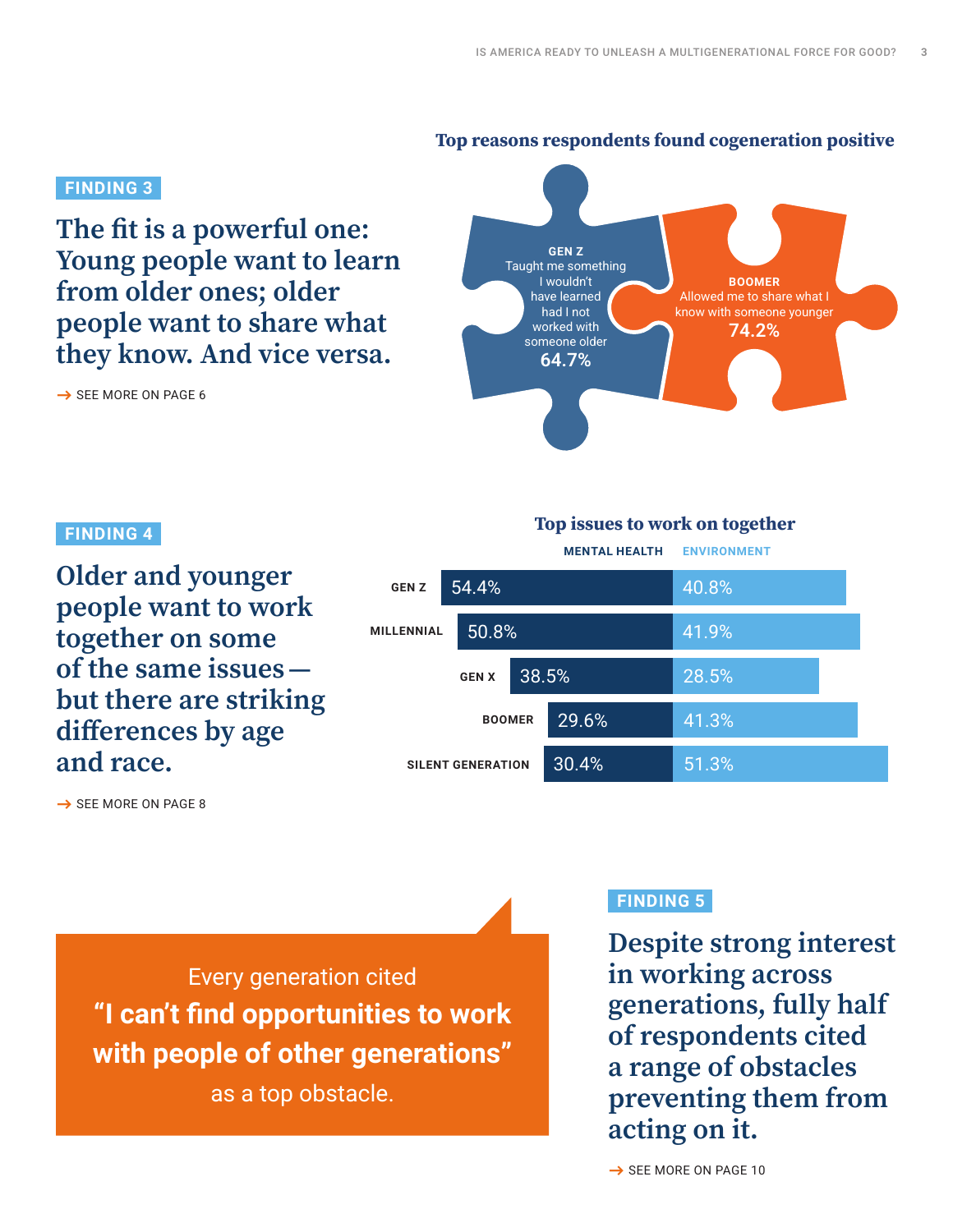#### **Encore.org commissioned this**

national survey to gauge how American adults think about cogeneration, a strategy to bring older and younger people together to solve problems and bridge divides. NORC at the University of Chicago used its AmeriSpeak® panel to survey 1,549 respondents aged 18 to 94, online and by phone, in March 2022.

Respondents were asked about their experiences and thoughts on working with others at least 25 years younger or older than themselves to "improve the world . . . in any capacity — volunteering, getting involved in an issue you care about, or working in a paid job."

Generations cited include these ages: Gen Z 18 to 25, Millennial 26 to 41, Gen X 42 to 57, Boomer 58 to 76, and Silent Generation 77 and older.

Here's what they said.

## FINDING 1

## **People of all ages want to work across generations to help others and improve the world around them.**

Despite persistent reports of deep generational divides, Encore found that large majorities of younger and older adults want to work with people of other generations to solve the country's problems.

More than four-fifths (80.6%) of survey respondents say they want to work with others 25 years older or younger than themselves to improve the world around them.

Majorities say that working together across generations will be good for individuals and the nation. More than half of adults of all generations "strongly agree" that working together is important because it helps generations better understand each other (71.4%), enriches the lives of older and younger (67.7%), and produces better solutions (67.0%).

Well over half (60.0%) "strongly agree" that America can better solve its problems if younger and older work together; another 36.4% "somewhat agree." Just over half (52.4%) "strongly agree" that we would be less divided as a society if older and younger generations worked together more often to improve their communities; another 41.3% "somewhat agree."

For many, these beliefs come from experience. Nearly half (46.7%) of respondents have worked for change in the past year with someone at least 25 years older, 39.3% with someone at least 25 years younger.

Most found the experience positive. Of those who worked with someone at least 25 years older, 79.9% rated the experience as "very positive" (36.8%) or "positive" (43.1%). Of those who worked with someone at least 25 years younger, 72.5% say their experience was "very positive" (32.7%) or "positive" (39.8%).

About half (49.2%) of those who have not worked across generations in the past are interested in doing so in the future.

## **Working across generations can help America better**  solve its problems.

**60.0% STRONGLY AGREE** 36.4% SOMEWHAT AGREE

Working across generations can reduce divisions **in our society.**

52.4% STRONGLY AGREE 41.3% SOMEWHAT AGREE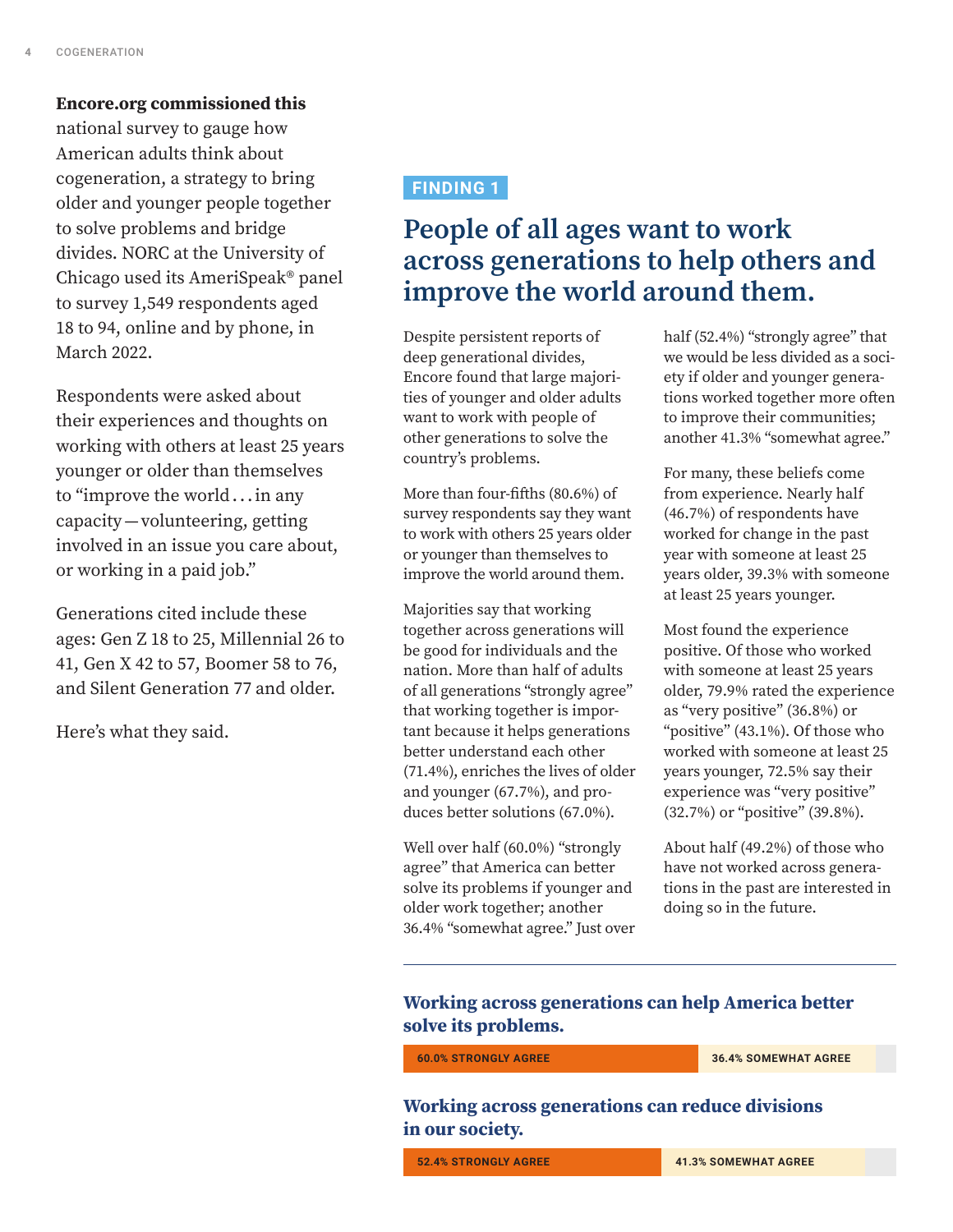### Cogeneration as incentive, by age

Percentages "much more likely" to step up if opportunities are cogenerational



### FINDING 2

## **While interest is widespread, young people, and Black and Hispanic people of all ages, are especially keen to work across generations.**

Almost three-quarters (72.0%) of survey respondents say they wish they had more opportunities to work across generations for change. This is especially true among the youngest respondents (Gen Z 75.9%, Millennial 70.2%, Gen X 75.1%, Boomer 70.2%, Silent Generation 68.4%).

In fact, 21.4% of those surveyed say the opportunity to work across generations makes them "much more likely" to get involved, with the highest-level responses among young people, Black people, and Hispanic people. Gen Z respondents are almost twice as likely to be motivated by the opportunity to work across generations as are Silent Generation respondents (Gen Z 29.2%, Millennial 21.5%, Gen X 22.9%, Boomer 17.8%, Silent Generation 16.3%). Black and Hispanic respondents are almost twice as likely as White and Asian respondents to be motivated by the opportunity (Asian 17.0%, Black 33.9%, Hispanic 32.4%, White 16.6%).

The data also show that the youngest respondents and people of color are most ready to act soon on this enthusiasm. More than half (55.0%) of Gen Z respondents say they are "very likely" to work for change with others at least 25 years older in the next few years, compared to 45.7% of Millennial, 38.8% of Gen X and 23% of Boomer respondents.

Respondents of color show much more interest and intent than White respondents about working with people at least 25 years older. Interest in doing this work someday is more than 10 percentage points higher among Black (88.0%) and Hispanic (89.2%) respondents, and more than 5 percentage points higher among Asian (84.0%) respondents, compared to White (78.7%) respondents. Similarly, half (50.0%) of Black respondents, and close to half of Hispanic (47.4%) and Asian (45.6%) respondents, say they are "very likely" to work for change with people at least 25 years older in the next few years, compared to 34.6% of White respondents.

 **"Older people know how the system works and they have the social and**  fnancial capital to **pull levers and make things happen, but**  they won't come up **with the right answer if there are no young people at the table.** 

**All of our biggest problems need intergenerational collaboration to succeed."**



Cole Stevens **Co-Founder and Vice President**  of Bridgemakers: Youth Leading **Change**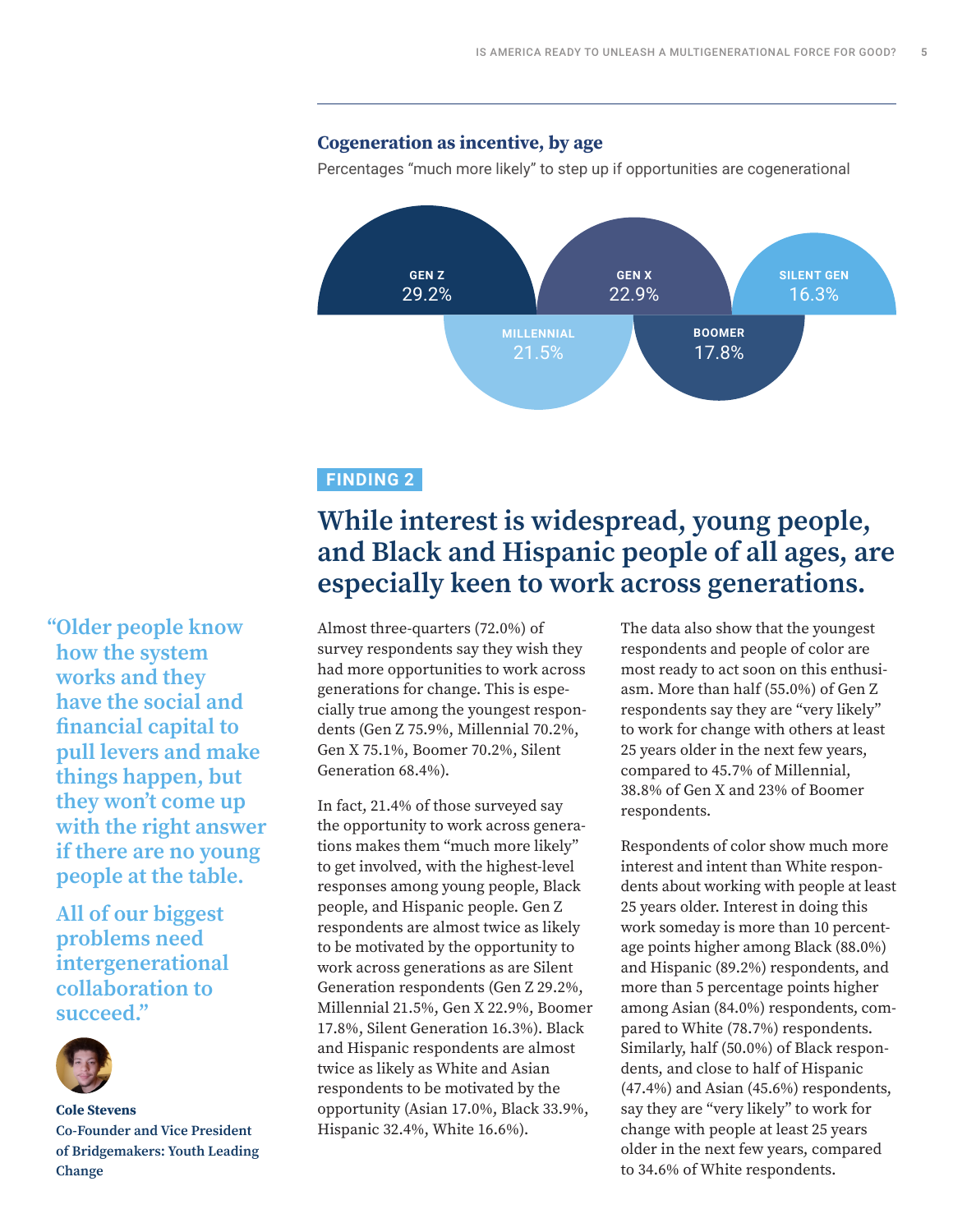#### Cogeneration as incentive, by race

Percentages "much more likely" to step up if opportunities are cogenerational



Interest in someday working for change with others at least 25 years younger is more consistent across age and racial groups but Gen X and Black respondents appear most likely to act on that interest. Almost half (47.4%) of Gen X respondents say they are "very likely" to work for change with people at least 25 years younger in the next few years, signifcantly more than Boomer (33.8%) and Silent Generation (20.4%) respondents. More than half (51.6%) of Black respondents say they are "very likely" to work for change with others at least 25 years younger in the next few years, compared to Asian

(22.8%), Hispanic (38.5%) and White (35.5%) respondents.

Interest in someday working for change with others at least 25 years younger by generation: Millennial 92.2%, Gen X 95.6%, Boomer 94.6%, Silent Generation 94.6%. Interest in someday working for change with others at least 25 years younger by race: Asian 98.3%, Black 92.5%, Hispanic 94.4%, White 93.6%. Respondents who say they are "very likely" to do so in the next few years, by generation: Millennial 34.7%, Gen X 47.4%, Boomer 33.8%, Silent Generation 20.4%.

 FINDING 3

The fit is a powerful one: Young people **want to learn from older ones; older people want to share what they know. And vice versa.**

Why do those who have worked across generations for social change value the experience — and why do they want to do more of it? Learning, sharing knowledge and increasing appreciation for other generations are by far the most frequently cited answers. Moreover, the learning and sharing knowledge dynamics are notably two-way.

The top reason both Gen X (64.9%) and Boomer (74.2%) respondents say they had a positive experience working with people at least 25 years younger was, "It allowed me to share what I know." Almost three-quarters (73.0%) of Silent Generation respondents say, "It increased my appreciation for younger generations."

Among those who have worked for change with people at least 25 years older than themselves, 37.9% of Gen Z, 48.6% of Millennial and 50.4% of Gen X respondents said the experience was positive because it increased their appreciation for older generations.

Looking forward, every generation includes the desire to share knowledge and to learn among the top reasons they want to work for change with older and younger people.

 "I've been surprised by how BLM doesn't have **what we had in the Black Power movement**  don't trust anyone over 30. We have experience under our belts that allows us to say let's not **make the mistakes of the past. We want to unleash the power of the young, capture the wisdom of the older, and create something new that all of us will be proud of."** 

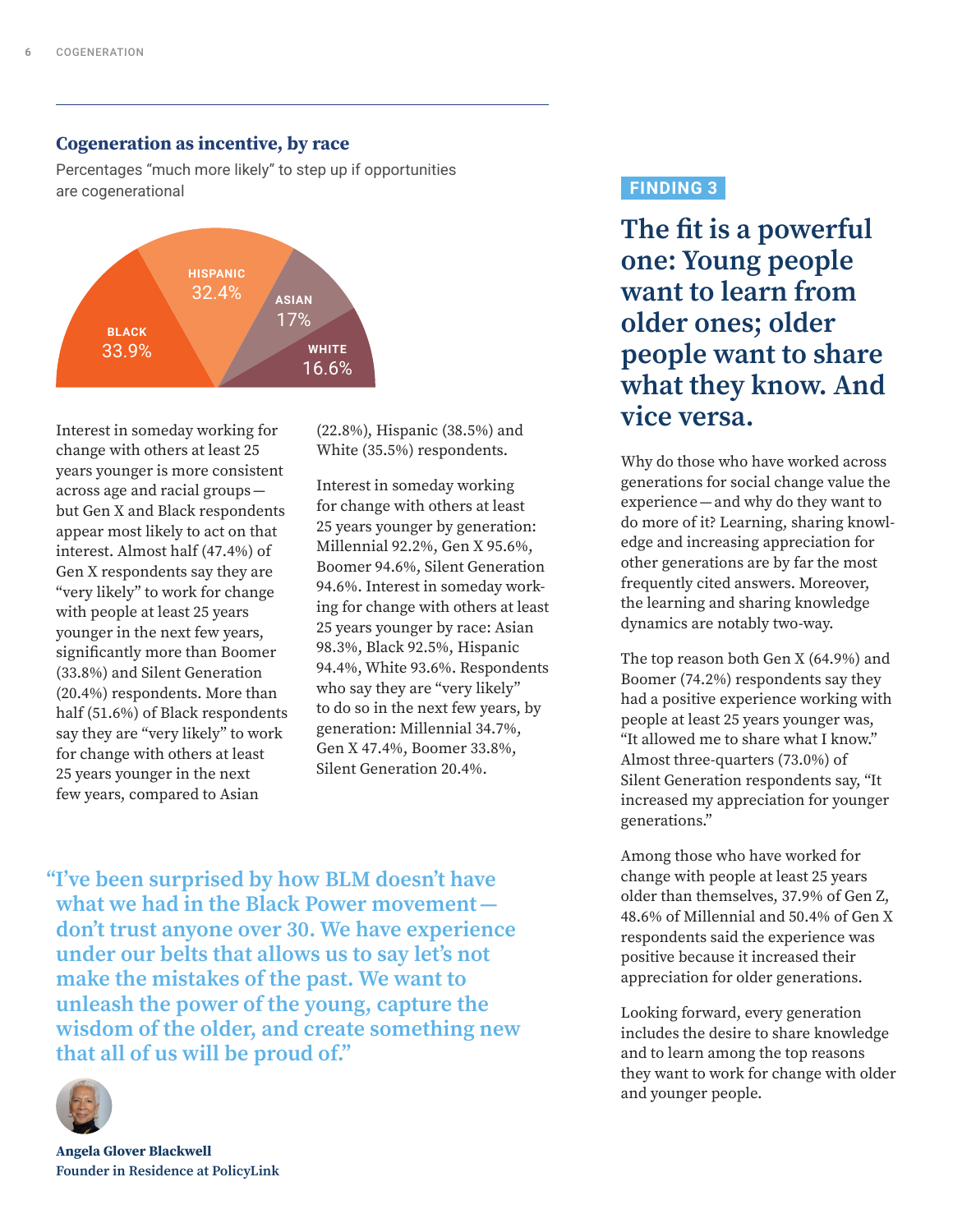

ple at least 25 years younger say they found it positive because it:

- ▶ allowed them to share what they know (70.0%)
- ▶ showed them that younger and older generations can produce better solutions when they work together (53.9%)
- ▶ taught them something they wouldn't have learned otherwise (40.9%).

Those who have worked with people at least 25 years older say they found it positive because it:

- ▶ taught them something they wouldn't have learned otherwise (55.0%)
- ▶ showed them that younger and older generations can produce better solutions when they work together (51.4%)
- ▶ allowed them to share what they know (44.2%).

ages of older and younger people want to work across generations because it will increase their appreciation for other ages.

- ▶ Gen X (38.4%), Boomer (46.4%) and Silent Generation (58.5%) respondents say they want to work with people at least 25 years younger because it will increase their appreciation for younger generations.
- ▶ Gen Z (46.3%), Millennial (44.1%), Gen X (46.9%) and Boomer respondents (54.6%) say they want to work with people at least 25 years older because it will increase their appreciation for older generations.

 **"Young people are building the world**  they're going to have to **live in. We want to shape**  the world that we're **going to leave behind. Those two things mesh up beautifully."** 

73.0%



Bill McKibben **Founder of Third Act**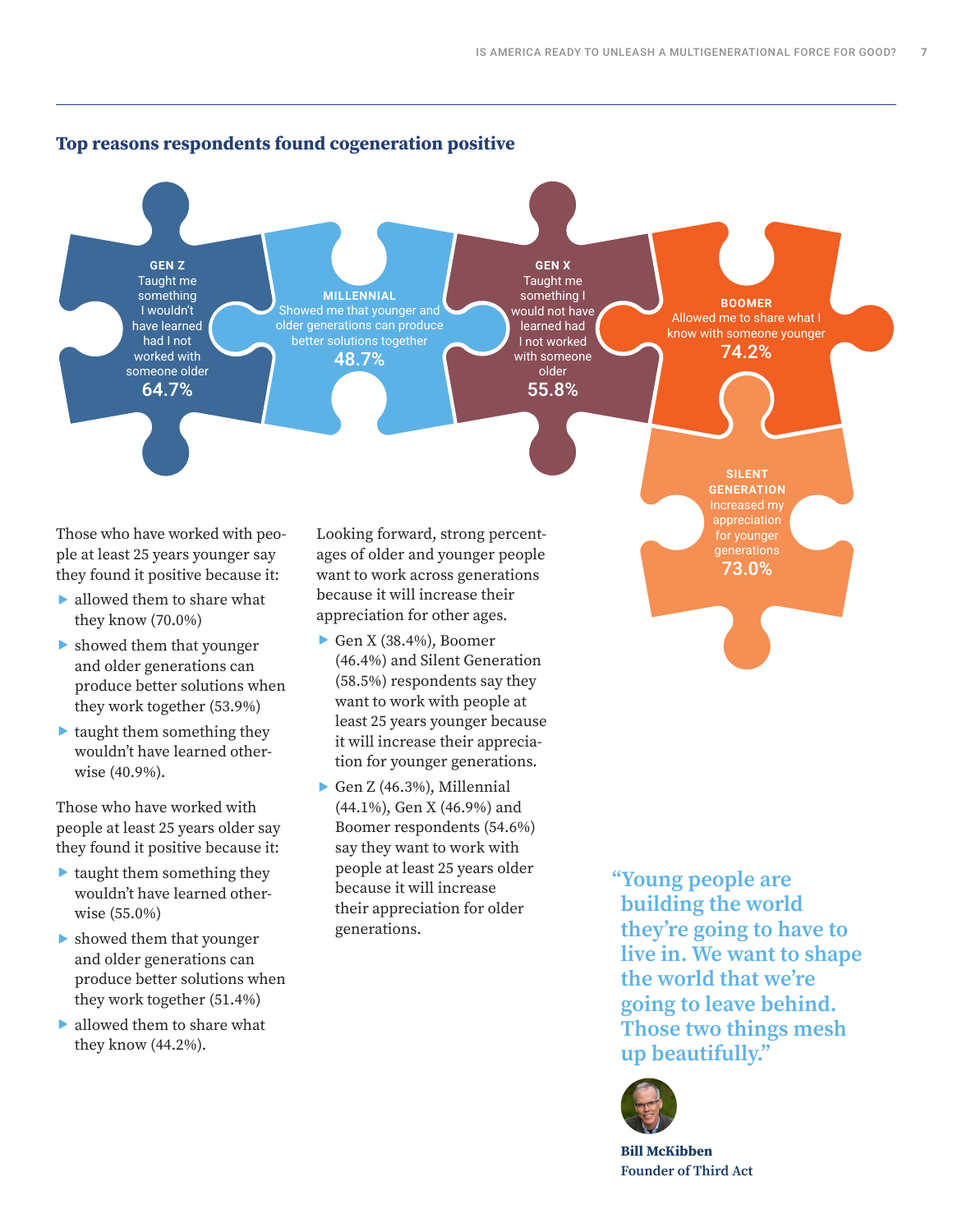### FINDING 4

**Older and younger people want to work together on some of the same issues but there are**  striking diferences **by age and race.** 

#### **MENTAL HEALTH ENVIRONMENT** 54.4% 50.8% 38.5% 29.6% 30.4% 40.8% 41.9% 28.5% 41.3% 51.3% **GEN Z MILLENNIAL GEN X BOOMER SILENT GENERATION**

Which issues are ripe for cogenerated solutions? Mental health topped the list for younger generations, while the environment came frst among older ones.

More than half of Gen Z and Millennial respondents said they want to work across generations on mental health, which wasn't included among the top fve issues cited

by Boomer or Silent Generation respondents. Both the environment and climate change were included in the top fve issues by Gen Z, Boomer and Silent Generation respondents.

Education was the only issue all generations included in their top fve.

## Most frequently cited issues to work on across generations, by generation

| <b>GENZ</b>                    | <b>MILLENNIAL</b>                  | <b>GEN X</b>                             | <b>BOOMER</b>                      | <b>SILENT GEN</b>                                                   |
|--------------------------------|------------------------------------|------------------------------------------|------------------------------------|---------------------------------------------------------------------|
| <b>Mental Health</b><br>54.4%  | <b>Mental Health</b><br>50.8%      | <b>Mental Health</b><br>38.5%            | Environment<br>41.3%               | Environment<br>51.3%                                                |
| Education<br>43.6%             | Education<br>46.0%                 | Education<br>37.2%                       | Education<br>37.6%                 | Healthcare/<br>Caregiving<br>47.5%                                  |
| Environment<br>40.8%           | Housing/<br>Homelessness<br>42.1%  | Housing/<br><b>Homelessness</b><br>34.9% | Healthcare/<br>Caregiving<br>36.3% | <b>Climate Change</b><br>40.5%                                      |
| <b>Climate Change</b><br>40.5% | Environment<br>41.9%               | Healthcare/<br>Caregiving<br>31.0%       | Housing/<br>Homelessness<br>36.2%  | Education<br>38.0%                                                  |
| Employment<br>40.0%            | Healthcare/<br>Caregiving<br>36.2% | Employment<br>29.6%                      | <b>Climate Change</b><br>32.0%     | Racial Justice; Vets &<br><b>Military Families tied at</b><br>35.4% |

## **Top issues to work on together**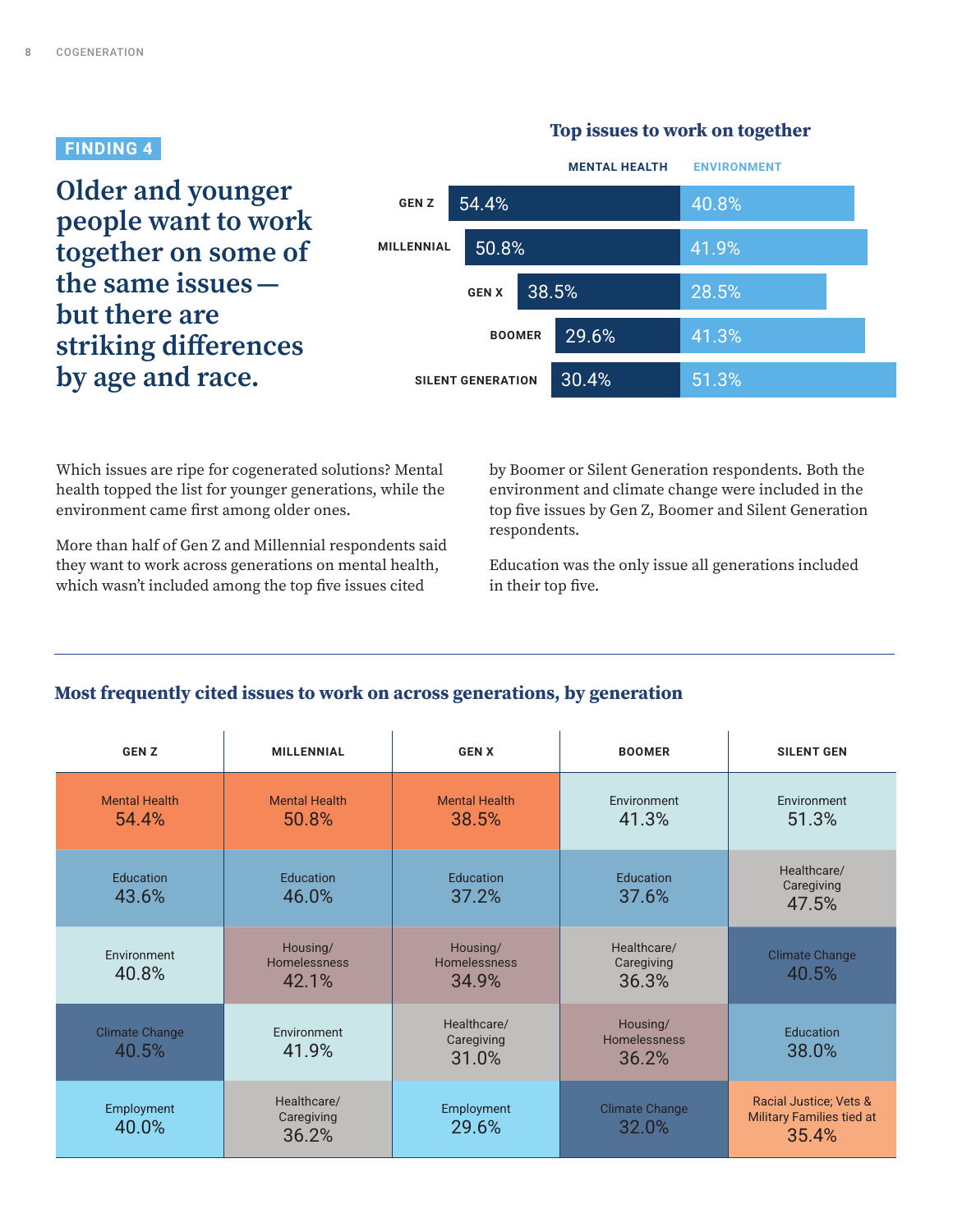"We have to fght the climate crisis with the energy **and ideas of the young people and the wisdom and experience of our elders. The only way we can solve this is by working on it together."** 



**Jamie Margolin Founder of Zero Hour** 

Some stark diferences by race appeared among prioritized issues. For example, Black respondents cited racial justice (62.2%) more than twice as frequently as White respondents did (24.4%). Healthcare/caregiving was cited by more than half of Asian respondents (52.1%) but only

about a third of White respondents (34.7%). And housing/ homelessness was cited by more than half (52.2%) of Black respondents but fewer than a quarter (21.5%) of Asian respondents.

## Most frequently cited issues to work on across generations, by race

| <b>ASIAN</b>                                          | <b>BLACK</b>                                     | <b>HISPANIC</b>                          | <b>WHITE</b>                             |
|-------------------------------------------------------|--------------------------------------------------|------------------------------------------|------------------------------------------|
| Education<br>53.2%                                    | <b>Racial Justice</b><br>62.2%                   | <b>Mental Health</b><br>42.9%            | Education<br>39.8%                       |
| Healthcare/<br>Caregiving<br>52.1%                    | Housing/<br><b>Homelessness</b><br>52.2%         | Housing/<br><b>Homelessness</b><br>42.0% | Environment<br>39.0%                     |
| <b>Mental Health;</b><br>Environment tied at<br>47.3% | <b>Education</b><br>51.9%                        | Environment<br>39.1%                     | <b>Mental Health</b><br>38.9%            |
| <b>Climate Change</b><br>44.7%                        | <b>Mental Health</b><br>47.3%                    | Inequality<br>32.2%                      | Healthcare/<br>Caregiving<br>34.7%       |
| Employment<br>43.0%                                   | <b>Early Childhood</b><br>Learning/Care<br>41.9% | <b>Education</b><br>31.8%                | Housing/<br><b>Homelessness</b><br>34.6% |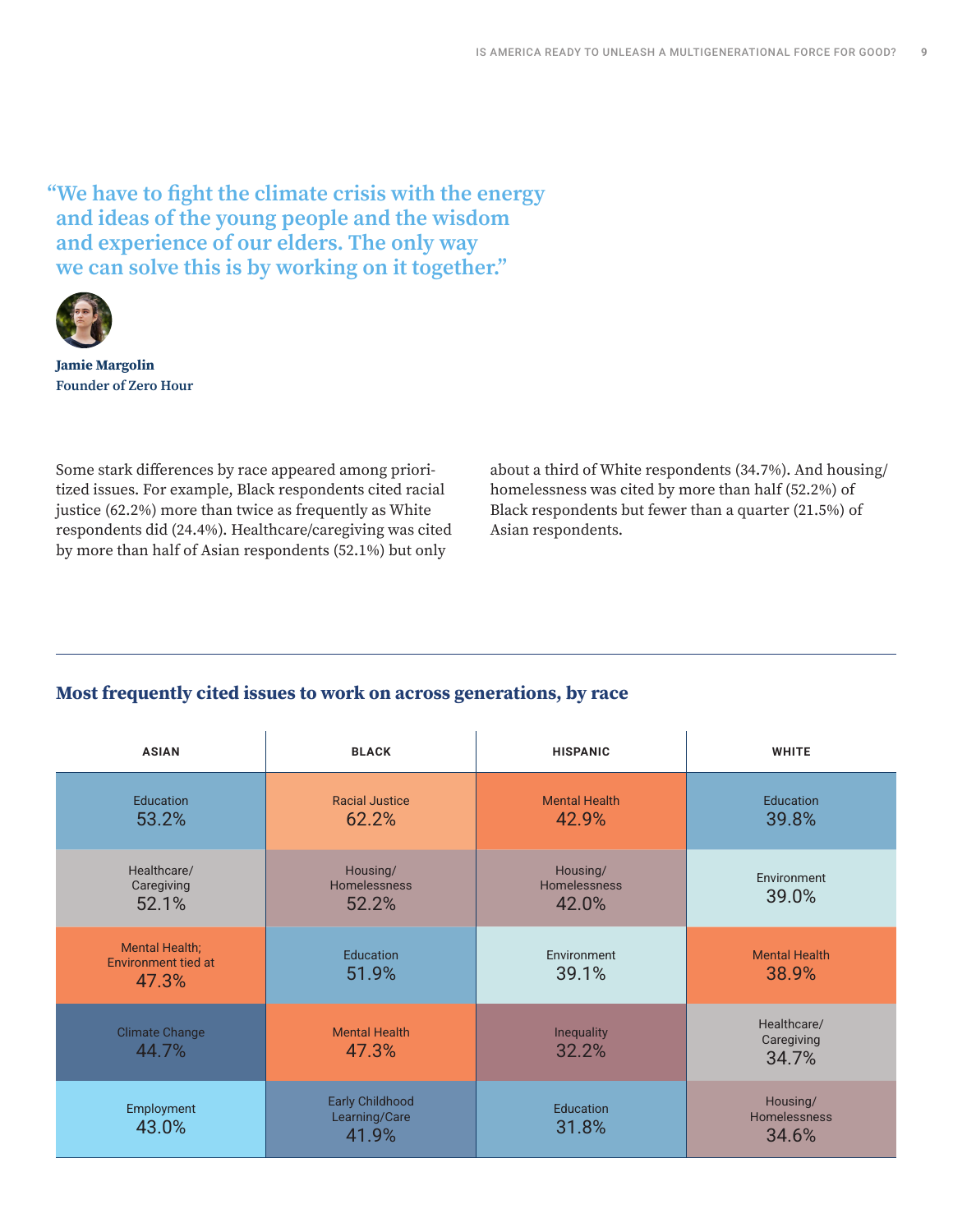"We've activated a lot of **young catalysts — people who are in high school right now. Part of our work is to teach them about power but, honestly, maybe the larger part of our work is to learn from them as they practice**  power. And they're **coming up with solutions and ways to organize and invite people in that are really interesting. I feel**  like we're in a time that's **truly generative."** 



**Eric Liu CEO of Citizen University**

## FINDING 5

## **Despite strong interest in working across generations, fully half of respondents cited a range of obstacles preventing them from acting on it.**

More than 40% of each generation selected "nothing" when asked what prevents them from working for change across generations. But each group also cited concrete obstacles that will need to be addressed to unleash this force.

Unsurprisingly, 19.2% of respondents cited Covid-19 as a current obstacle to working across generations for change. More surprisingly, every generation selected, "I can't fnd opportunities to work with people of other generations" as a top obstacle. And a key obstacle for all but the oldest respondents is not knowing how to get started.

The youngest and the oldest respondents cited difficulty communicating as a top-fve obstacle to working across generations but that response was more than two times stronger among Gen Z respondents than those in the Silent Generation.

Overall, Gen Z respondents were most likely to:

- ▶ cite non-Covid barriers to working across generations (Gen Z 51.4%, Millennial 39.8%, Gen X 29.6%, Boomer 33.5%, Silent Generation 38.3%)
- ▶ say they don't know how to get started working with people of diferent generations (Gen Z 18.5%, Millennial 16.0%, Gen X 14.0%, Boomer 15.0%, Silent Generation 5.0%)
- $\triangleright$  say they find it difficult to communicate with people of diferent generations (Gen Z 20.0%, Millennial 7.0%, Gen X 4.7%, Boomer 8.3%, Silent Generation 8.8%).

Persistent age segregation likely plays a role in limiting people's contact with those of other generations. More than a quarter (25.8%) of all respondents "strongly agree" with the statement, "I would like to spend more time with people of diferent generations who are not in my family"; another 58.7% said they "somewhat agree."

Some 42.6% of respondents said they hadn't spoken seriously in the past year with non-family members of other generations about a social, community or political issue — and almost half (48.5%) of them said this was because they don't spend much time around people of other generations.

Every generation cited "I can't fnd opportunities to work with people of other generations"

as a top obstacle.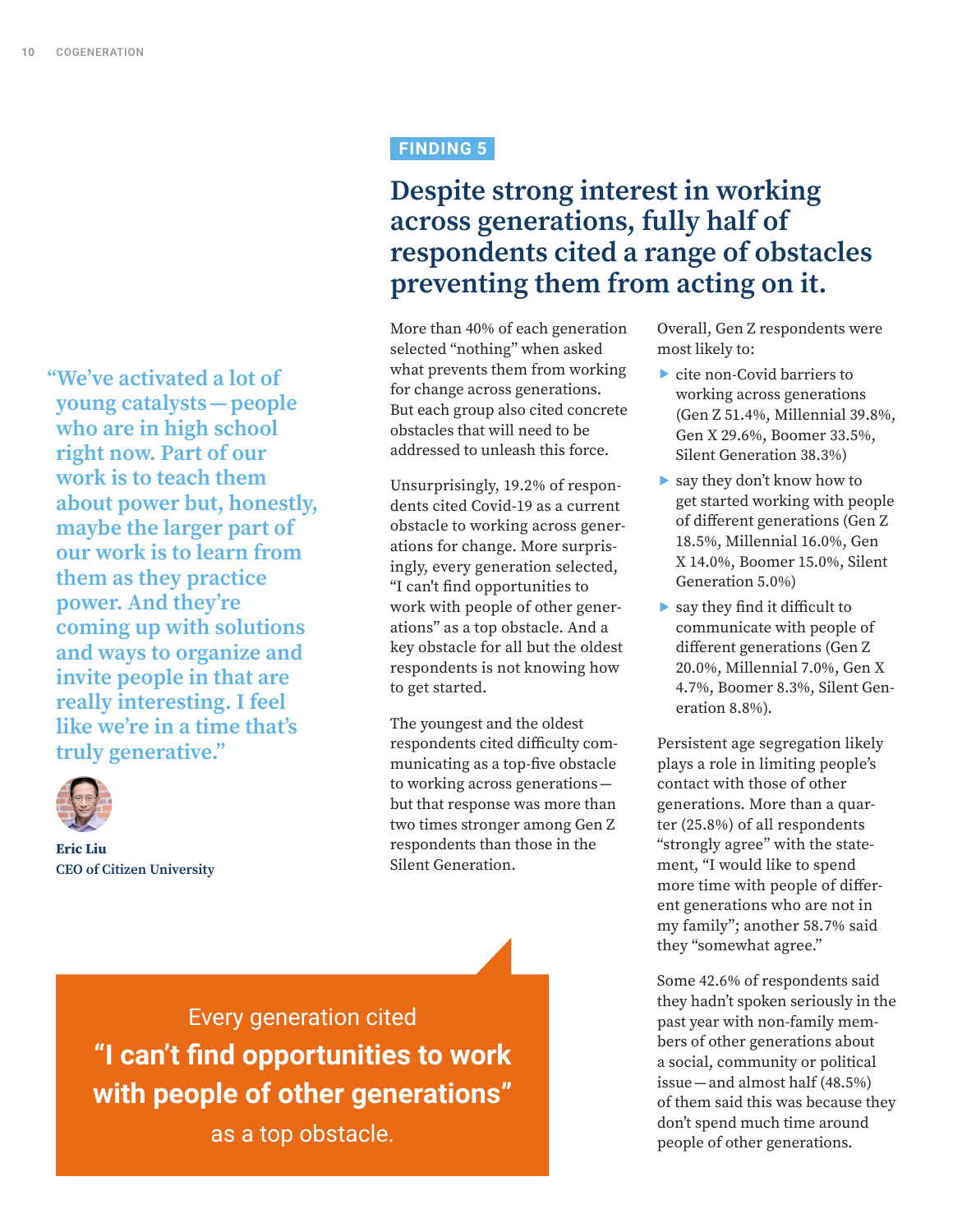## What's preventing you from cogenerating?

I don't know how to get started working with people of diferent generations.

| <b>GENZ</b> | <b>MILLENNIAL</b> | <b>GENX</b> | <b>BOOMER</b> | <b>SG</b> |
|-------------|-------------------|-------------|---------------|-----------|
| 18.5%       | 16.0%             | 14.0%       | 15.0%         | 5.0%      |

## I can't fnd opportunities to work with people of other generations.

| <b>GENZ</b> | <b>MILLENNIAL</b> | <b>LGEN X</b> | <b>BOOMER</b> | <b>SILENT GENERATION</b> |
|-------------|-------------------|---------------|---------------|--------------------------|
| 23.0%       | 16.4%             | 12.3%         | 15.7%         | 21.3%                    |
|             |                   |               |               |                          |

## Concerns about Covid-19

| <b>GEN Z</b> | <b>MILLENNIAL</b> | <b>GEN X</b> | <b>BOOMER</b> | <b>SILENT GENERATION</b> |
|--------------|-------------------|--------------|---------------|--------------------------|
| $ 11.8\%$    | $16.7\%$          | 19.8%        | 22.2%         | 31.3%                    |

## I find it difficult to communicate with people of different generations.

| <b>GENZ</b> | MILLENNIAL | <b>GEN X</b> | <b>BOOMER</b> | <b>SILENT GEN</b> |
|-------------|------------|--------------|---------------|-------------------|
| 20.2%       | 7.0%       | 4.7%         | 8.3%          | 8.8%              |
|             |            |              |               |                   |

## I fnd my values difer from those of people of diferent generations.

| <b>GENZ</b> | <b>MILLENNIAL</b> | <b>GENX</b> | <b>BOOMER</b> | <b>SILENT GENERATION</b> |
|-------------|-------------------|-------------|---------------|--------------------------|
| 22.1%       | 15.5%             | 10.3%       | 13.5%         | 24.1%                    |

## Nothing.

| <b>GENZ</b> | <b>MILLENNIAL</b> | <b>GEN X</b> | <b>BOOMER</b> | <b>SILENT GEN</b> |
|-------------|-------------------|--------------|---------------|-------------------|
| 41.5%       | 51.0%             | 53.9%        | 49.8%         | 41.8%             |
|             |                   |              |               |                   |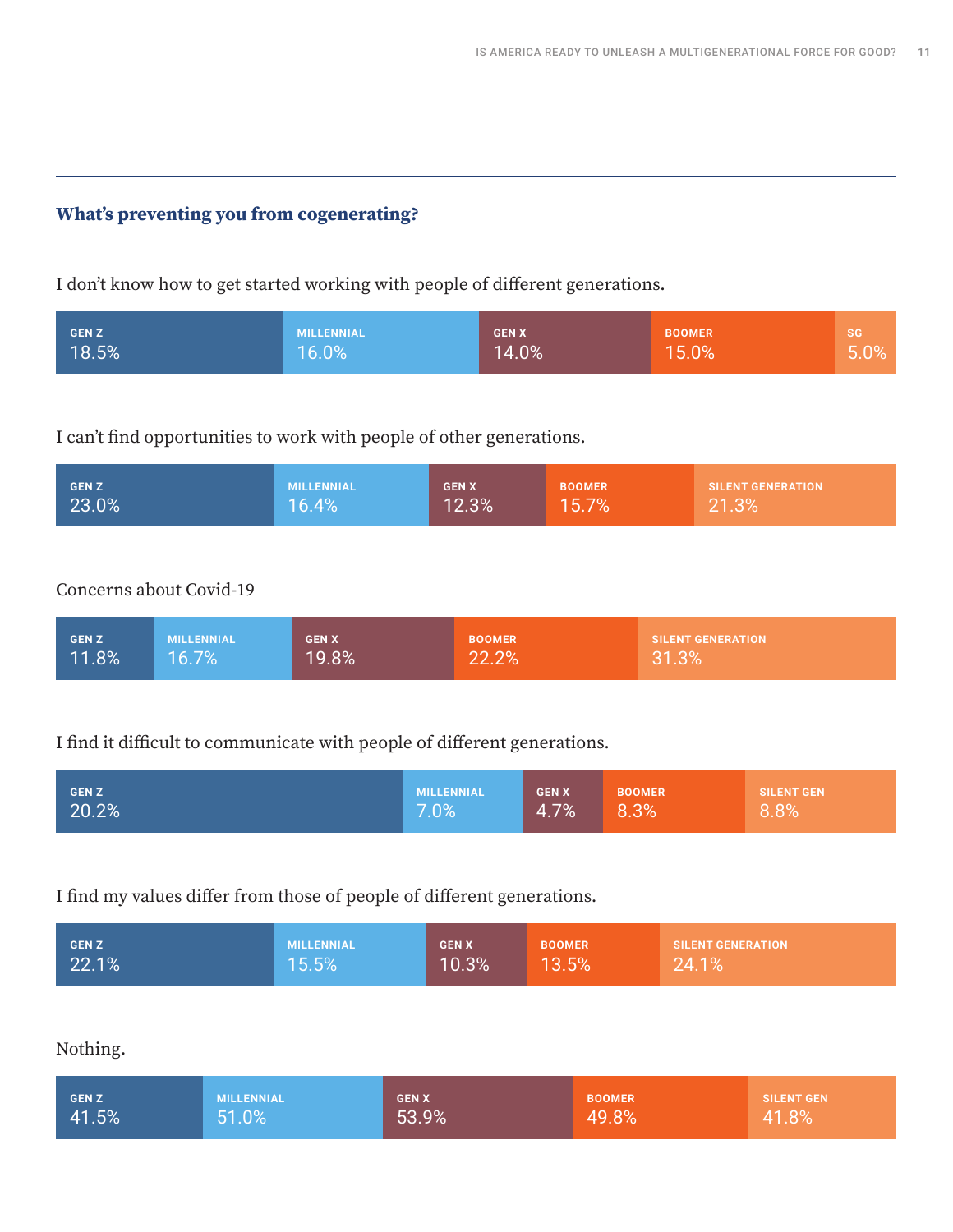# **Seizing this moment**

It's too easy to see the divides in our nation — across age, race, culture, identity, income, politics. It's harder to see areas of agreement. This research reveals many.

We found powerful and widespread enthusiasm for cogeneration. People believe that working across generations will create a stronger nation, less divided and better able to solve its problems. They want to teach and learn from one another.

And yet there are notable, and in some cases surprising, diferences in perspective by generation and race. These diferences shed light on critical issues — mental health, climate change, education — and on motivations and priorities. They have implications for all who advocate for change.

There are roadblocks, too.

People cited a range of obstacles that must be addressed if we are to unleash and scale a multigenerational force for good. End age segregation that keeps older and younger people apart and stereotypes that underestimate the old and the young. Create more opportunities to work across generations for social change and easier ways to fnd them. Recognize that opportunities to work together across age divides can be an enticement to serve, a selling point for any cause.

This survey uncovers the potential for cogeneration, now a largely untapped strategy for social impact and cohesion. Realizing that potential will help create an enormous multigenerational and, given the increasing diversity of our youngest generations, multicultural force for good.

It would be hard to fnd a more welcome message in these times.

 "There's a special magic **that happens when generations come together.**  There's a mutuality that **emerges and a collapsing of power dynamics that invites us into a space of sharing our stories as colearners. And reminds us that we have so much to learn from each other."** 



Reverend Jen Bailey **Founder and Executive Director of Faith Matters Network** 

 **"A lot of companies need better models for how to integrate older and younger workers. The younger voices need to be heard and appreciated, as do the older. There has to be a growing sense of mutual respect."** 



Avery Stone Fish **Former Program Manager of Ageless Innovators**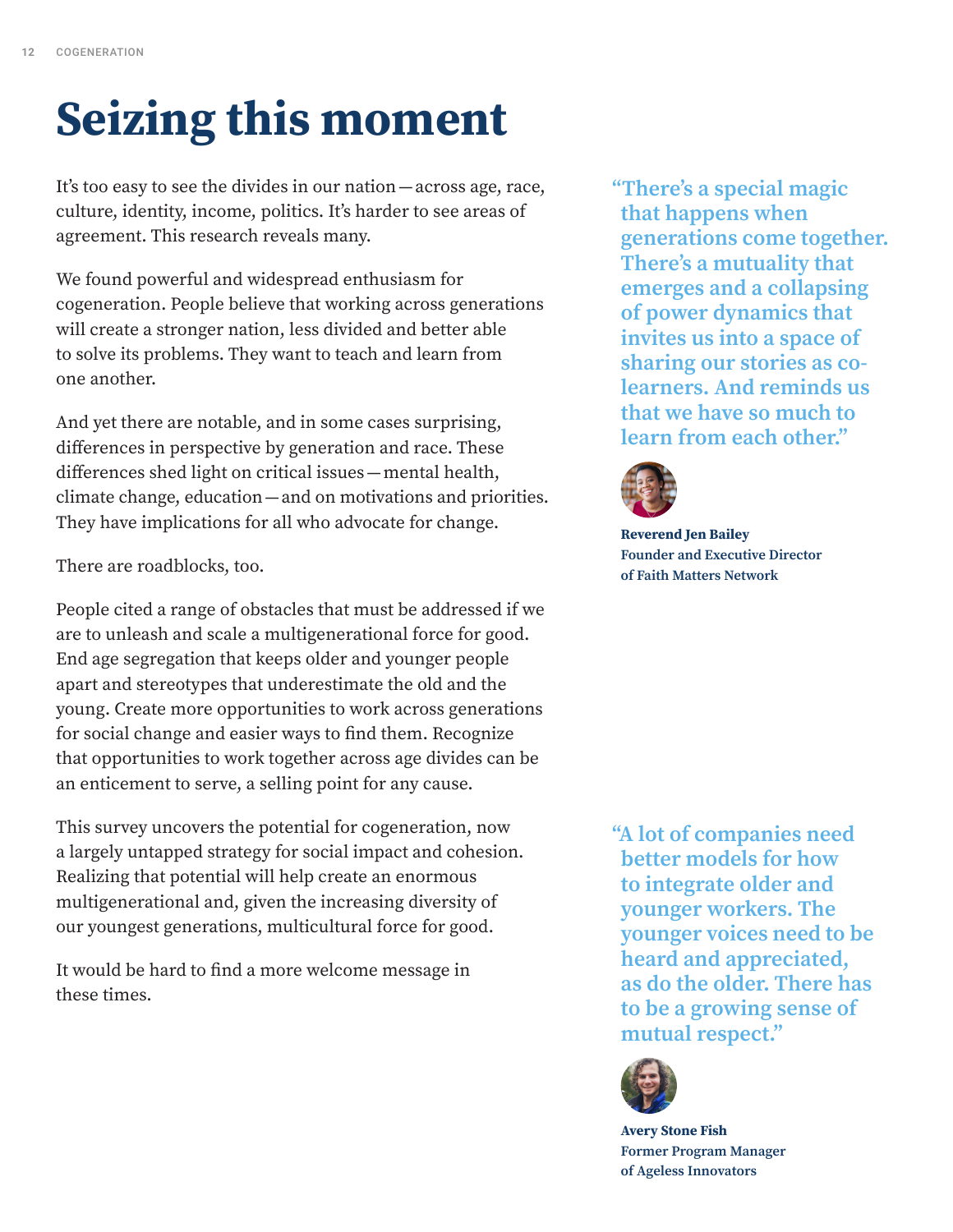#### **Acknowledgements**

**Encore.org acknowledges the generous support of AmeriCorps Seniors, the M Center for Excellence,**  The David & Lucile Packard Foundation, and the **John Templeton Foundation for their support of this research. Thanks also to the Eisner Foundation, the May & Stanley Smith Charitable Trust, RRF Foundation for Aging, New Pluralists, and**  MacKenzie Scott for their support of Encore's work **bringing generations together. And we are grateful for the opportunity to work with the impressive team at NORC.**

#### **Using this data**

**This report and its contents are the property of Encore.org. Encore should be cited in any mention**  of these fndings. Suggested citation:

Encore.org. (2022). **Cogeneration: Is America Ready to Unleash a Multigenerational Force for Good? www. encore.org/cogeneration**

**Researchers are welcome to request copies of the data tables, detailed methodology statement and codebook by sending an email to info@encore.org.**

Research Advisor: **Cal Halvorsen, PhD, MSW, Boston College School of Social Work**  Advisors: **Jim Emerman, Bruce Kelley**  Writer: **Barbara Rosen**  Editor: **Stefanie Weiss** Graphic Design: **KUDOS Design Collaboratory** 

**© Encore.org 2022**